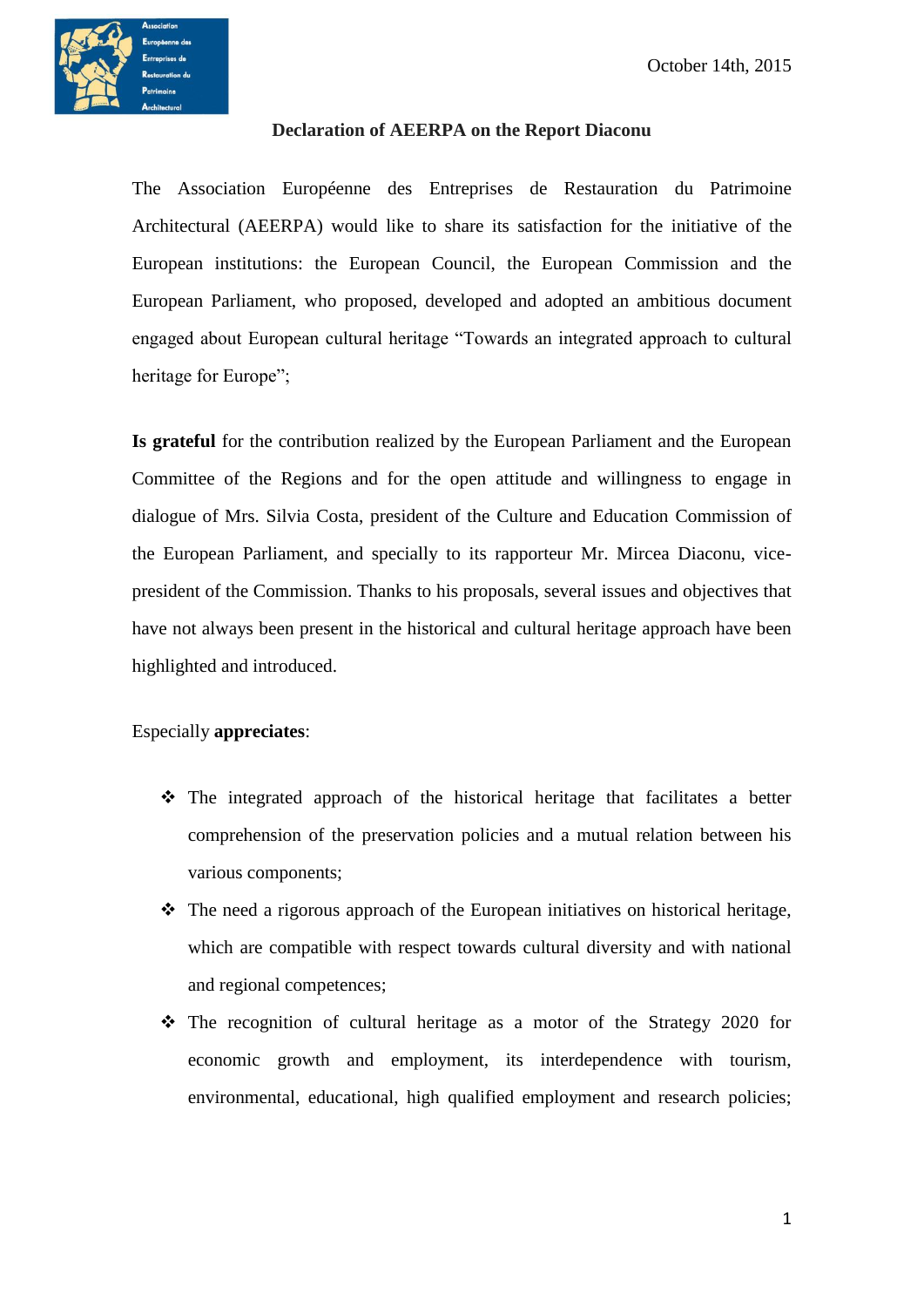

- $\hat{\mathbf{\cdot}}$  The creation of a single EU portal in order to gather information about cultural heritage, preservation of best practices and financing possibilities, and the progression of the digitization of cultural heritage, so that both initiatives facilitate a simple and clear access to all existing data about European cultural heritage to wide public;
- $\div$  The attention given to quality and excellence of restoration practices, the recognition of the importance of skills and traditional and innovative techniques and the need to maintain the "quality of service and high-level professional skills, the existence of well-trained specialists […]" (44);
- The request to the European Commission to insist for "the need for new governance models to include a system of quality control in all alternative forms of funding and administration of cultural heritage" (19);
- The development of measures of economic and financial support for architectural heritage restoration and for the SMEs dedicated to this activity, including the contents in the report of Mr. Mircea Diaconu that "considers that unnecessary burdens on SMEs should be abolished for the sake of their competitiveness" (44)

**Calls** the European Commission, the European Parliament, the European Committee of the Regions and the European Economic and Social Committee and the Member States to:

 $\triangle$  Promote the elaboration of "an economic and statistical survey of businesses, management entities and specialist professional activities in the cultural heritage conservation and promotion sector and the specific contribution in terms of production and job creation" (38);